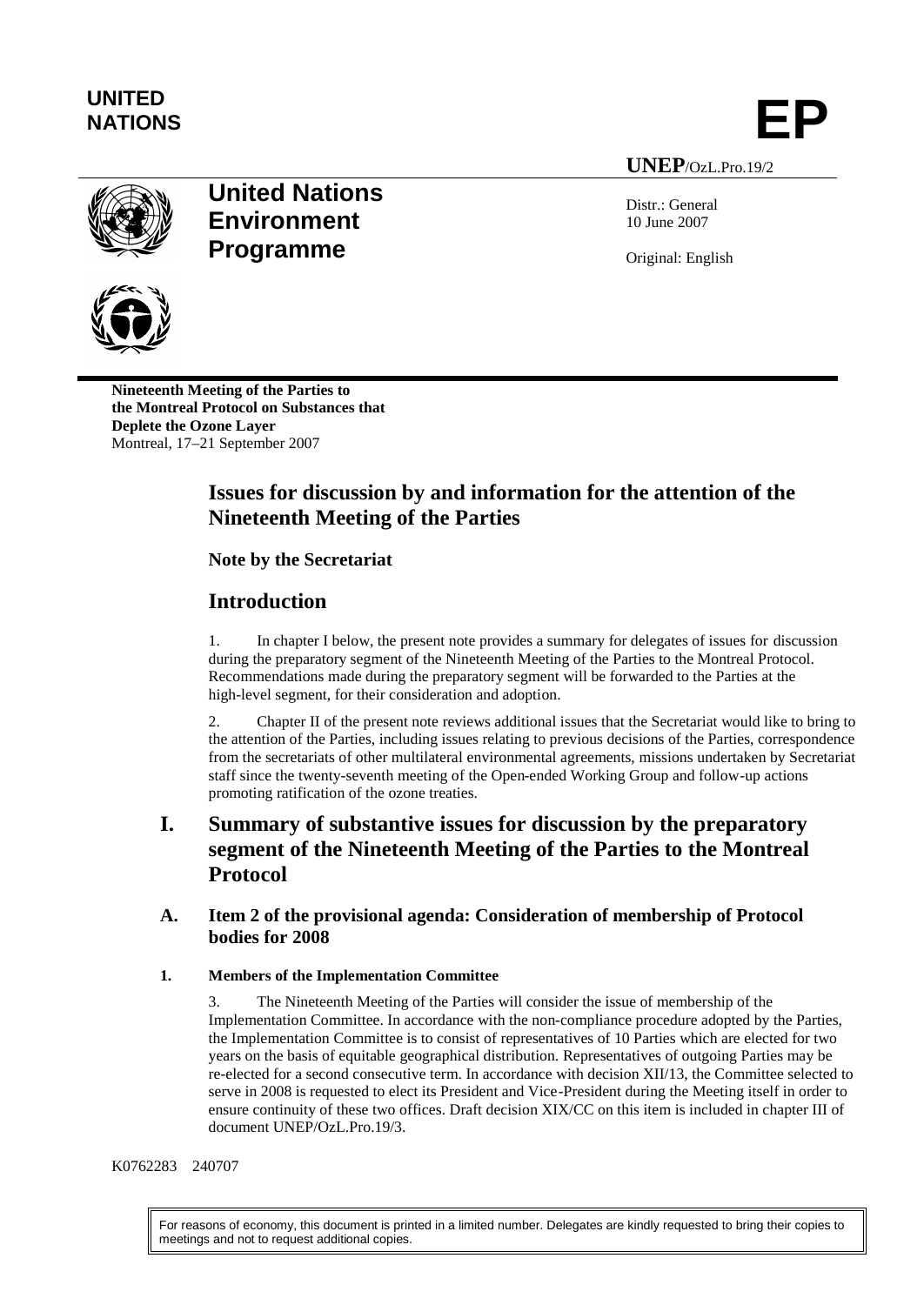#### **2. Members of the Executive Committee of the Multilateral Fund for the Implementation of the Montreal Protocol**

4. The Nineteenth Meeting of the Parties will consider the issue of membership of the Executive Committee. In accordance with its terms of reference, the Committee consists of seven members from the group of Parties operating under paragraph 1 of Article 5 of the Montreal Protocol and seven members from the group of Parties not so operating. Each group elects its Executive Committee members, who are then formally endorsed by the Meeting of the Parties. The group of Parties operating under Article 5 may wish to select the members to represent it in the Executive Committee for 2008, and also the Vice-Chair of the Committee for that year. The group of Parties not operating under Article 5 may wish to select its seven representatives for the Committee and the Chair for 2008. The Nineteenth Meeting of the Parties will be asked to endorse the selections of the new members and note the selection of the Chair and Vice-Chair of the Committee for 2008. Draft decision XVIV/DD on this item is included in chapter III of document UNEP/OzL.Pro.19/3.

#### **3. Co-chairs of the Open-ended Working Group**

5. In accordance with decision XVIII/3 of the eighteenth Meeting of the Parties, Ms. Marcia Legaggi (Argentina) and Mr. Mikkel Aaman Sorensen (Denmark) have served as co-chairs of the Open-ended Working Group of the Parties to the Montreal Protocol for 2007. The Nineteenth Meeting of the Parties may wish to consider the chairmanship of the Open-ended Working Group in 2008. Draft decision XIX/BB on this item is included in chapter III of document UNEP/OzL.Pro.19/3.

# **B. Financial reports and budgets of the trust funds for the Vienna Convention for the Protection of the Ozone Layer and the Montreal Protocol on Substances that Deplete the Ozone Layer**

6. The Secretariat's proposed budget is given in document UNEP/OzL.Pro.19/5 and the financial report on expenditures in 2006, together with the audited and certified financial report for the first year of the biennium 2006–2007, is shown in document UNEP/OzL.Pro.19/5/Add.1. The proposed budget for 2008 would leave contribution levels at the same level as in 2007. Under this agenda item, it is expected that the Meeting of the Parties will agree, at its the opening session, to establish a budget committee to review the proposal and prepare a report to assist Parties at the preparatory segment in recommending action as appropriate by the Nineteenth Meeting of the Parties at its high-level segment.

# **C. Hydrochlorofluorocarbon (HCFC) issues**

#### **1. Technology and Economic Assessment Panel report on assessment of measures for addressing ozone depletion, with a focus on hydrochlorofluorocarbons (decision XVIII/12)**

7. The Eighteenth Meeting of the Parties requested the Technology and Economic Assessment Panel to follow up on prior work and assess the list of practical measures that had been prepared earlier for addressing ozone and climate, in the light of current and expected trends in the production and consumption of ozone-depleting substances and with a focus on HCFCs, including current and future supply of and demand for HCFCs and their alternatives, as well as the influence of the Kyoto Protocol's Clean Development Mechanism on HCFC-22 production. The decision also requested that the Technology and Economic Assessment Panel work should be considered in cooperation with the Scientific Assessment Panel regarding the implications of their findings for the recovery of the ozone layer.

8. At its twenty-seventh meeting, the Open-ended Working Group heard a presentation on the initial work of the Panel's HCFC task force on this matter and noted the expectation that a final report of the task force would be ready in time for consideration by the Nineteenth Meeting of the Parties. The Secretariat will dispatch the final report to the Parties as soon as it is available. At the preparatory segment, Parties are expected to consider available reports on this matter and make recommendations, as appropriate, to the Nineteenth Meeting of the Parties at its high-level segment.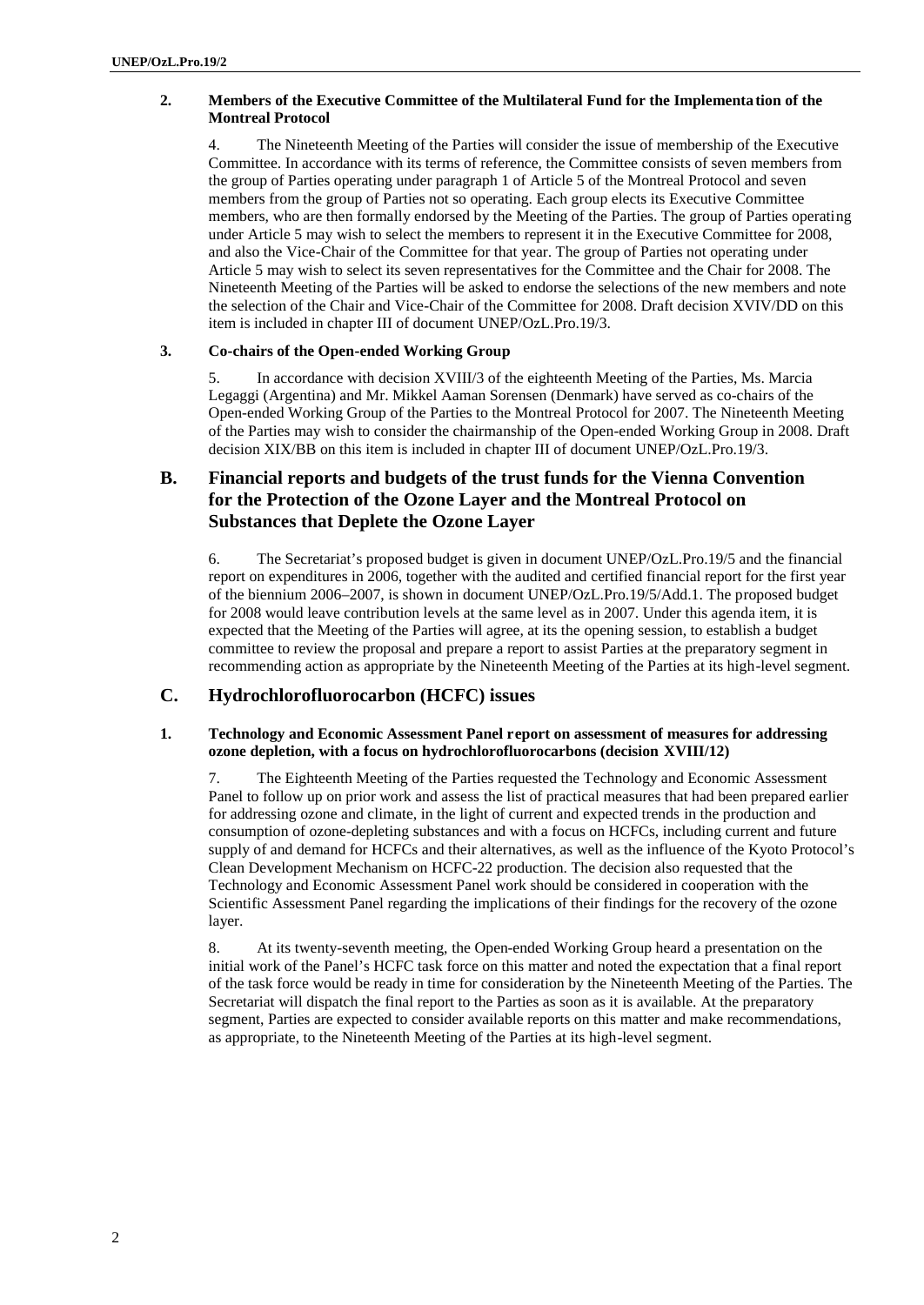#### **2. Consideration of adjustments to the HCFC schedule of the Montreal Protocol**

9. In accordance with Article 2, paragraph 9, of the Montreal Protocol, the Secretariat received six separate proposals to adjust the HCFC control provisions of the Montreal Protocol. Those proposals, which are included in chapter II of document UNEP/OzL.Pro.19/3, were discussed at the twenty-seventh meeting of the Open-ended Working Group and the report by the contact group established at that meeting has been issued as document UNEP/OzL.Pro.19/INF/4.

10. In the light of the recommendations of the contact group, the Working Group agreed to strongly encourage and invite Parties and relevant organizations to share their analyses and calculations on the various scenarios for accelerated phase-out of HCFCs contained in the proposed adjustments and to send them to the Ozone Secretariat for posting on its website. Any such analyses will be posted on the Secretariat's website as soon as they are received. In addition, an informal contact group meeting on the HCFC proposals was held in July 2007 in Montreal, back-to-back with the fifty-second meeting of the Executive Committee of the Multilateral Fund, and another is scheduled to take place on 15 September 2007, back-to-back with the Meeting of the Parties in Montreal. Any output from the first informal consultation meeting will be posted on the Ozone Secretariat's website as soon as it becomes available.

11. At the preparatory segment of the meeting, Parties are expected to consider the proposals for HCFC adjustments and the related work and to make recommendations, as appropriate, to the Nineteenth Meeting of the Parties at its high-level segment.

#### **3. Consideration of HCFC proposal**

12. During its twenty-seventh meeting, the Open-ended Working Group considered a draft decision covering HCFC issues, including requests to the Technology and Economic Assessment Panel to undertake certain studies; to the Executive Committee of the Multilateral Fund to consider funding certain projects and to organize a workshop on alternatives to HCFCs; and to the Parties to provide assistance in the context of considering adjustments to the Protocol's HCFC control schedule. The proposed decision is reproduced as decision XIX/A in chapter I of document UNEP/OzL.Pro.19/3.

#### **D. Consideration of methyl-bromide-related issues**

#### **1. Review of nominations for critical-use exemptions for methyl bromide for 2008 and 2009**

13. Pursuant to paragraph 2 of decision IX/6 and decision XIII/11, six Parties submitted 21 new or additional critical-use nominations for 2008 and five Parties submitted 38 new nominations for 2009 for critical-use exemptions for methyl bromide. These totalled 1,206 metric tonnes for 2008 and 6,373 tonnes for 2009. The Methyl Bromide Technical Options Committee met from 19 to 23 March 2007 in Allasio, Italy, to evaluate the nominations pursuant to the related procedures adopted by the Parties. While reaching agreement on many of the proposals at that meeting, the Panel found that they were unable to assess a number of others, owing to the need for further information. The Panel will meet again in July to consider any further information provided by Parties relating to those nominations that were initially in the "unable to assess" category.

14. The final report of the Panel on methyl bromide issues, together with an updated critical use handbook, is expected to be dispatched to the Parties by early August 2007. In accordance with decision XVI/4 and its associated annex, these documents will also provide the standard presumptions that underlie the Committee's recommendations on critical-use nominations and the Committee's plan of work for 2008.

#### **2. Report and proposal on preventing harmful trade in methyl bromide stocks to Parties operating under Article 5 (report of the Eighteenth Meeting of the Parties to the Montreal Protocol (UNEP/OzL.Pro.18/10), para. 97))**

15. Pursuant to decision Ex.I/4, at its twenty-sixth meeting the Open-ended Working Group considered a report by the Technology and Economic Assessment Panel on options which the Parties may wish to consider for preventing harmful trade in methyl bromide stocks to Parties operating under Article 5 as consumption is reduced in Parties not so operating. At its twenty-seventh meeting, the Open-ended Working Group discussed a draft decision put forward by a group of parties on this issue. That decision called for the following measures: Parties not operating under Article 5 should put in place procedures for accurate quantification of stocks and provide reports thereon; future consideration should be given to an adjustment of the level of allowable methyl bromide production in parties not operating under Article 5; there should be annual reporting by Parties operating under Article 5, and posting on the Ozone Secretariat website, of the expected needs of each Party operating under Article 5 for methyl bromide for the following year; and Parties operating under Article 5 should be encouraged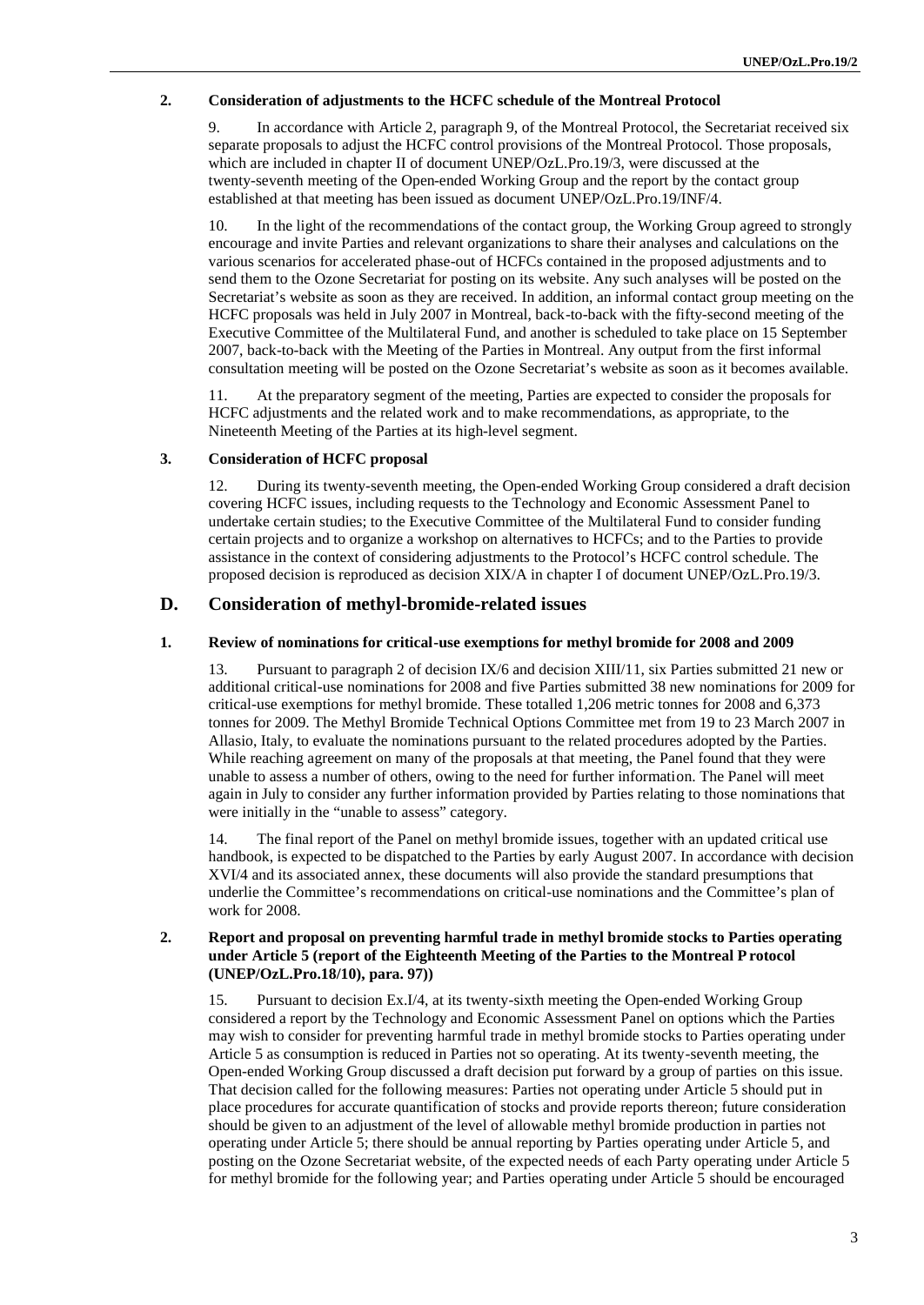to put in place further practices to prevent the import of methyl bromide at levels that exceed expected demand. At its twenty-seventh meeting, the Open-ended Working Group agreed to forward the draft decision on this matter for the consideration of the Parties at their nineteenth meeting. That draft decision is reproduced as draft decision XIX/B in chapter I of document UNEP/OzL.Pro.19/3.

## **E. Consideration of issues related to the Multilateral Fund for the Implementation of the Montreal Protocol**

#### **1. Need for a study on the 2009-2011 replenishment of the Multilateral Fund**

16. In accordance with past practice, the Parties to the Montreal Protocol have, in the year preceding a replenishment decision, agreed on specific terms of reference for a study to be undertaken to evaluate resources that would be needed by the Fund during the forthcoming three-year period to be covered by the next replenishment. Following careful consideration of this matter, at its twenty-seventh meeting the Open-ended Working Group agreed to forward a draft decision on this topic for the consideration of the Nineteenth Meeting of the Parties. That draft decision is reproduced as draft decision XIX/C in document UNEP/OzL Pro.19/3.

#### **2. Consideration of the request of the Executive Committee of the Multilateral Fund to change its terms of reference to modify if necessary the number of times that it meets**

17. The Executive Committee of the Multilateral Fund for the Implementation of the Montreal Protocol submitted a request to the Ozone Secretariat to bring to the Parties' attention the desire of the Executive Committee to have the Parties consider a possible change to the Executive Committee's terms of reference to enable that body to modify, if necessary, the number of times that it meets each year. During the discussion of that issue at the twenty-seventh meeting of the Open-ended Working Group, the meeting agreed to forward a specific draft decision to the Nineteenth Meeting of the Parties on the issue. That draft decision stated: "the Executive Committee shall have the flexibility to hold two or three meetings annually, if it so decides, and shall report at each Meeting of the Parties on any decision taken there. The Executive Committee should consider meeting, when appropriate, in conjunction with other Montreal Protocol meetings." The draft decision is reproduced as draft decision XIX/D in document UNEP/OzL.Pro.19/3.

## **F. Monitoring transboundary movements of, and preventing illegal trade in, ozone-depleting substances (decision XVIII/18)**

18. In accordance with decision XVII/16, at their eighteenth meeting the Parties heard a presentation by a consultant engaged by the Secretariat to prepare a feasibility study on developing a system for monitoring the transboundary movement of ozone-depleting substances. On the basis of that presentation, the Parties adopted decision XVIII/18, in which they invited the Parties to submit comments "focusing in particular on their priorities with respect to medium and longer-term options listed in the study and/or all other possible options with a view to identifying those cost-effective actions which could be given priority by the Parties both collectively through further action to be considered under the Protocol and at the regional and national levels."

19. In accordance with that decision, at its twenty-seventh meeting the Open-ended Working Group considered a specific proposal on the issue and, after due consideration, agreed to forward a draft decision for the consideration of the Nineteenth Meeting of the Parties. That decision is reproduced as draft decision XIX/E in chapter I of document UNEP/OzL.Pro.19/3.

### **G. Consideration of issues related to the future challenges to be faced by the Montreal Protocol (decision XVIII/36)**

#### **1. Refining the institutional arrangements of the Montreal Protocol**

20. During its twenty-seventh meeting, the Open-ended Working Group considered a draft decision on refining the institutional arrangements of the Montreal Protocol, which, among other things, requested the Ozone Secretariat to collect information and report to the Parties on meetings held by other multilateral environmental agreements and opportunities to optimize data reporting, requested the Ozone and Fund secretariats to prepare business plans, and requested the Ozone Secretariat to contract out for an analysis of the ozone-related activities being undertaken within UNEP, with a view to identifying opportunities for streamlining. That decision, which the Working Group agreed should be forwarded to the Nineteenth Meeting of the Parties for its consideration, also covers points related to the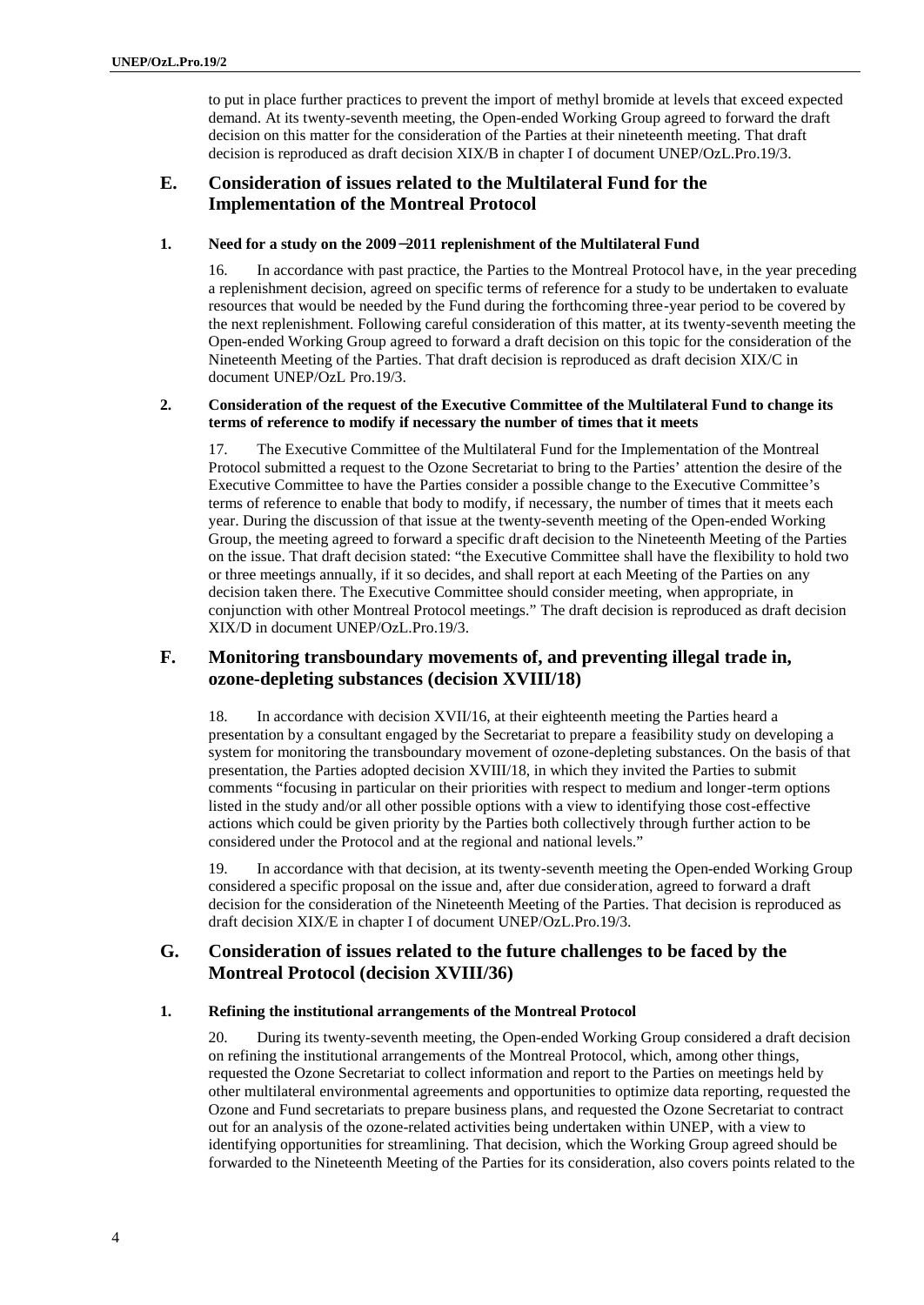assessment panels and the meetings of the Parties. That proposal is reproduced as draft decision XIX/F in chapter I of document UNEP/OzL.Pro.19/3.

#### **2. Establishment of a multi-year agenda for the Meeting of the Parties to the Montreal Protocol to address key policy issues identified by the Parties**

21. During the course of their deliberations, at its twenty-seventh meeting the Open-ended Working Group discussed the potential for agreeing a multi-year agenda for the Meetings of the Parties that included the consideration of such issues as: remaining production and consumption of ozone-depleting substances; banks and stockpiles of ozone-depleting substances; resources and long-term stability necessary for a global programme of scientific observation and reporting on the status of the ozone layer; evolution of the work of the Multilateral Fund of the Montreal Protocol and its secretariat; future need for and scope of the work of the subsidiary bodies of the Montreal Protocol, namely, the Technology and Economic Assessment Panel, the Scientific Assessment Panel and the Environmental Effects Assessment Panel; future management and monitoring or oversight of the Montreal Protocol and its key institutions, including the Ozone Secretariat and the Implementation Committee; and ways to maintain compliance and combat illegal trade. Following its discussion, the Working Group agreed to forward a draft decision on the matter to the Nineteenth Meeting of the Parties. That draft decision can be found as draft decision XIX/G in chapter I of document UNEP/OzL.Pro.19/3.

### **H. Consideration of issues arising out of the 2007 reports of the Technology and Economic Assessment Panel**

#### **1. Review of nominations for essential-use exemptions for 2008 and 2009**

22. In accordance with decision IV/25, three Parties – the European Community, the Russian Federation and the United States of America – submitted requests for essential-use exemptions for chlorofluorocarbons (CFCs) for the manufacture of metered-dose inhalers applicable to the years 2008 and 2009. In accordance with the criteria set forth in decision IV/25, the Technology and Economic Assessment Panel reviewed those nominations and recommended their approval at the levels nominated (see sections 1.28 and 4.4 of the Panel's 2007 progress report). During the discussion of these nominations at the twenty-seventh meeting of the Open-ended Working Group, the group agreed to forward a draft decision recommending approval at the levels recommended by the Panel for the consideration of the Nineteenth Meeting of the Parties. That draft decision is reproduced as draft decision XIX/J in chapter I of document UNEP/OzL.Pro.19/3.

23. At its twenty-seventh meeting, the Open-ended Working Group also discussed the recommendations of the Technology and Economic Assessment Panel on the essential-use exemption nomination from the Russian Federation for the use of CFC-113 for aerospace applications for the years 2008 and 2009. Following a discussion on that issue, the Working Group agreed to forward a proposed decision recommending approval at the levels recommended by the Panel to the Nineteenth Meeting of the Parities. That draft decision is reproduced as draft decisions XIX/H in chapter I of document UNEP/OzL.Pro.19/3.

#### **2. Process agent related proposals (decisions XVII/6 and XVII/8)**

24. By decision XVII/6, at its twenty-seventh meeting the Open-ended Working Group heard reports from the Executive Committee and the Technology and Economic Assessment Panel on various process agent-related matters. As a result of those reports and related discussions, the Working Group agreed to forward to the Nineteenth Meeting of the Parties a draft decision which would replace the list of process agent uses currently found in table A of decision X/14 as amended in decision XVII/7 and table A-bis in decision XVII/8. That draft decision is reproduced as draft decision XIX/I in chapter I of document UNEP/OzL.Pro.19/3.

#### **3. Technology and Economic Assessment Panel final report on carbon tetrachloride emissions and opportunities for reductions (decision XVIII/10)**

25. The Eighteenth Meeting of the Parties heard a report from Technology and Economic Assessment Panel on carbon tetrachloride emissions from certain specific use categories, and agreed in decision XVIII/10 to request the Panel to prepare a final report on this issue that focused particular attention on obtaining better data on industrial emissions, investigating further issues related to the production of carbon tetrachloride and estimating emissions from other sources such as landfills. At its twenty-seventh meeting, the Open-ended Working Group heard an initial presentation on the Panel's progress on this issue and agreed to suspend discussions until a final report of the Panel could be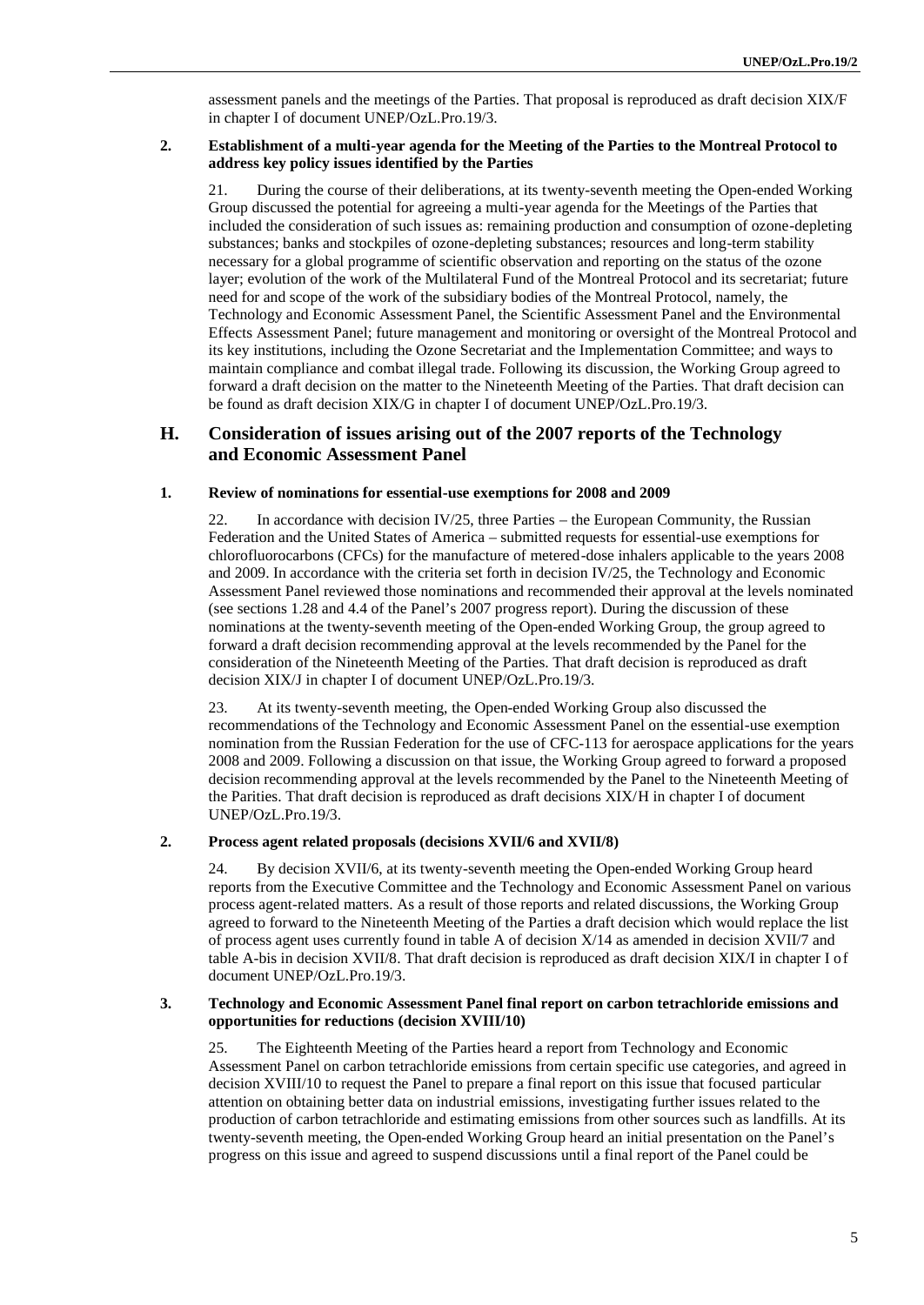considered. Under this agenda item, the Parties are expected to consider any further work that may have been done by the Panel on this matter

#### **3. Consideration of the n-propyl bromide proposal (decision XVIII/11)**

26. By decision XVIII/11, the Parties requested the Scientific Assessment Panel to update existing information on the ozone-depletion potential of n-propyl bromide and requested the Technology and Economic Assessment Panel to continue its assessment of global emissions, giving particular attention to obtaining more complete data on production, uses and emissions, the technological and economical availability of alternatives for different use categories and the toxicity of and regulations on the substitutes for this chemical. At its twenty-seventh meeting, the Parties heard a summary presentation on this matter which, among other things, estimated that annual global production capacity exceeded 20,000 tonnes, with global consumption estimated at 10,000−20,000 tonnes per year and global emissions estimated at 5,000–10,000 tonnes per year.

27. It was also noted that long-term testing in animals has shown toxic effects on the reproductive system of both males and females and the present of neurotoxicity to animals and humans and that, as a consequence, several Governments or health-related authorities have strictly limited worker exposure and in the European Union the use of n-propyl bromide has been progressively phased out. In terms of latitude-specific ozone-depletion potential, the Panel noted the latest findings of the Scientific Assessment Panel, which estimates ozone depletion potential as 0.1 for tropical emissions and 0.02– 0.03 for emissions from mid-northern latitudes.

28. In the ensuing discussion on this matter, a proposal for addressing n-propyl bromide was placed before the Working Group for its consideration and the Working Group agreed to forward that draft decision for the consideration of the Nineteenth Meeting of the Parties. That draft decision, which is reproduced as draft decision XIX/K in chapter I of document UNEP/OzL.Pro.19/3, proposed, among other things, that consideration should be given to the inclusion of n-propyl bromide as a controlled substance the next time the Protocol was amended and, in the meantime, that Parties should be requested to discourage the production and marketing of n-propyl bromide and to restrict the use of npropyl bromide to those applications where other more environmentally suitable alternative substances or technologies were unavailable; to urge enterprises subject to their jurisdiction to apply responsible use practices as described by the n-propyl bromide task force in its 2001 report in cases where n-propyl bromide must be used, as far as technically and economically feasible; to report to the secretariat on their production and consumption of n-propyl bromide; and to ask the Scientific Assessment Panel and the Technology and Economic Assessment Panel to update their findings regarding n-propyl bromide to take account of any relevant new developments.

#### **4. Technology and Economic Assessment Panel report on campaign production of chlorofluorocarbons for production of metered-dose inhalers (decision XVIII/16)**

29. The term "campaign production" has come to be understood in the vernacular of the Montreal Protocol to denote the production of one last batch of CFCs in order to meet the remaining long-term needs of Parties still producing metered-dose inhalers using CFCs. In accordance with decision XVIII/16, the Technology and Economic Assessment Panel reported to the Open-ended Working Group at its twenty-seventh meeting on its progress in assessing the need for, feasibility of, optimal timing of and recommended quantities for a limited campaign production of CFCs for this purpose. Specifically, the Panel noted that the feasibility of the bulk production of pharmaceutical-grade CFCs after 2009 was very limited, owing to a variety of factors, including national restrictions and the fact that production of pharmaceutical-grade CFCs would generate levels of 25–50 per cent of non-pharmaceutical-grade CFCs, which would have to be destroyed.

30. In terms of campaign production in 2009 for that year and subsequent years, the Panel noted the benefits of this modality of providing supply over continued annual production or a post-2010 campaign, and suggested that campaign production in 2009 was technically feasible without harm to patient health. The quantities required for such a campaign in 2009, it suggested, would be modest, in the order of 4,000 tonnes in total, but those estimates should be more precisely defined during 2008 to ensure a sufficient quantity for patient health and at the same time to avoid excess production of CFCs that would later need to be destroyed. The Panel also noted that, to enable an effective campaign in 2009, a great deal of specific information would be needed by the beginning of 2008.

31. In the ensuing discussion, the Open-ended Working Group at its twenty-seventh meeting discussed the possible benefits and issues associated with both maintaining the current system of so-called "just-in-time production" and moving to campaign production and, reaching no firm conclusions, agreed that the issue needed further consideration.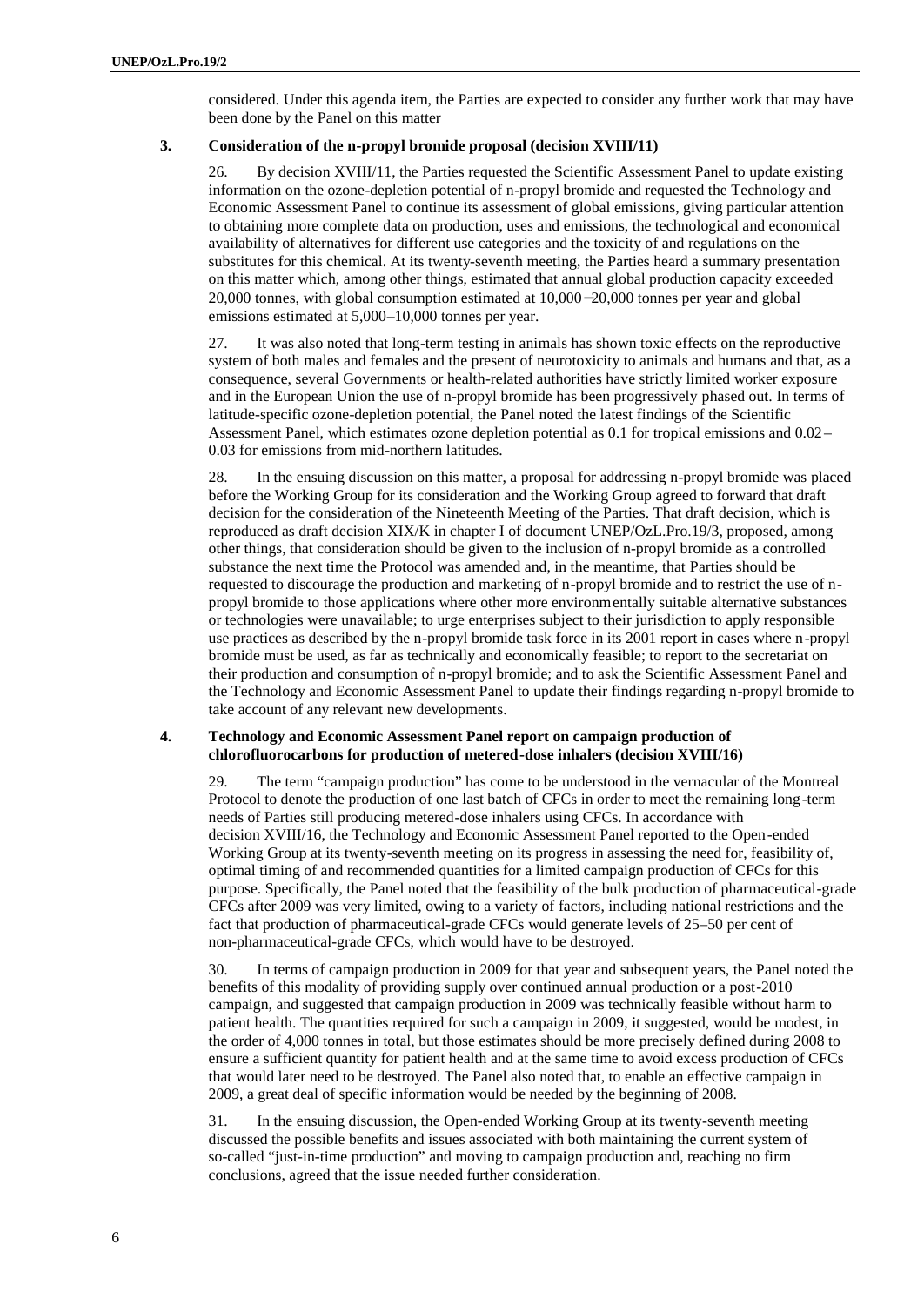#### **5. Any other issues arising out of the Technology and Economic Assessment Panel reports: funding for travel of Panel experts from Parties not operating under Article 5**

32. Under this agenda item, the Parties are expected to consider the request by the Technology and Economic Assessment Panel for further funding to cover the travel of participants from Parties not operating under Article 5.

# **I. Review of the deferral of consideration by the Implementation Committee and the Meeting of the Parties of the carbon-tetrachloride compliance status of Parties operating under Article 5 which provide evidence that their deviations are due to the use of that chemical for analytical and laboratory processes (decision XVII/13)**

33. At their twenty-seventh meeting, the Parties discussed the pending expiration of decision XVII/13, which had deferred consideration of the compliance status of Parties operating under Article 5 which were in apparent non-compliance with the control provision for carbon tetrachloride but could provide evidence that their non-compliance was due to the use of that chemical for laboratory and analytical purposes. In that context, it was noted that, to date, three Parties operating under Article 5 had used that provision to have carbon tetrachloride consumption not count against their consumption limits for 2005, and that the amounts exempted for the three Parties were 0.065 ODP tonnes, 0.031 ODP tonnes and 0.002 ODP tonnes, respectively. When rounded to one decimal place in accordance with the guidance provided to the Secretariat by the Eighteenth Meeting of the Parties on the reporting and review of data submitted by the Parties in accordance with Article 7 of the Protocol, the carbon tetrachloride consumption of two of the three Parties was consistent with their maximum allowable level under the Protocol for 2005. In the ensuing debate, the Working Group agreed that the issue should be considered further at the Nineteenth Meeting of the Parties.

# **J. Future of the laboratory and analytical use exemption (decision XV/8)**

34. In accordance with decision XV/8, the Parties had agreed "to extend the laboratory and analytical essential use exemption until 31 December 2007" under the conditions set out in annex II to the report of the Sixth Meeting of the Parties. In discussions of this matter at the twenty-seventh meeting of the Open-ended Working Group, it was noted that, unless action was taken by the Parties in 2007, the exemption would expire at the end of that year.

35. In the ensuing discussion, the Working Group agreed to forward two draft decisions on the matter for the consideration of the Nineteenth Meeting of the Parties, one of which would extend the exemption until 2015 and request the panels to report on any new non-ODS procedures in the context of their quandrennial assessments, and the other would extend the exemption until 2009 and ask the panels to provide, by the Twentieth Meeting of the Parties, a list of laboratory and analytical uses in which ozone-depleting substances in annexes A, B, and C (group II and group III substances) of the Protocol were used, indicating those uses for which ozone-depleting substances were no longer required and describing the possible alternatives for those uses. Those draft decisions are reproduced as decisions XIX/L and XIX/M in chapter I of document UNEP/OzL.Pro.19/3.

## **K. Assessment of new very short-lived ozone-depleting substances**

36. During the twenty-seventh meeting of the Open-ended Working Group, a draft decision on the assessment of very short-lived ozone-depleting substances was presented. That decision, among other things, requested the assessment panels to summarize the recent findings on the potential ozone-depleting potential of trifluoroiodomethane (CF3I), 1,2-dibromoethane (EDB), bromoethane and other artificially produced very short-lived substances; to collect and evaluate information on the current and possible future production, consumption, and emissions of such substances as far as possible; to assess whether the current and future emissions of such substances might pose a threat to the ozone layer, taking into account their current and possible future uses; to identify the information that was necessary for an overall evaluation of such substances with regard to their potential to cause ozone depletion; to differentiate, if necessary, between surface and altitude emissions when evaluating the potential ozone-depletion potential, current and future emissions and the possible effect on the ozone layer of such substances; to collect and evaluate information on products resulting from the breakdown of such substances that might or might not have negative environmental or health effects; to summarize the available information on the toxicology of trifluoroiodomethane and other artificially produced very short-lived substances and to identify any further information necessary for a comprehensive assessment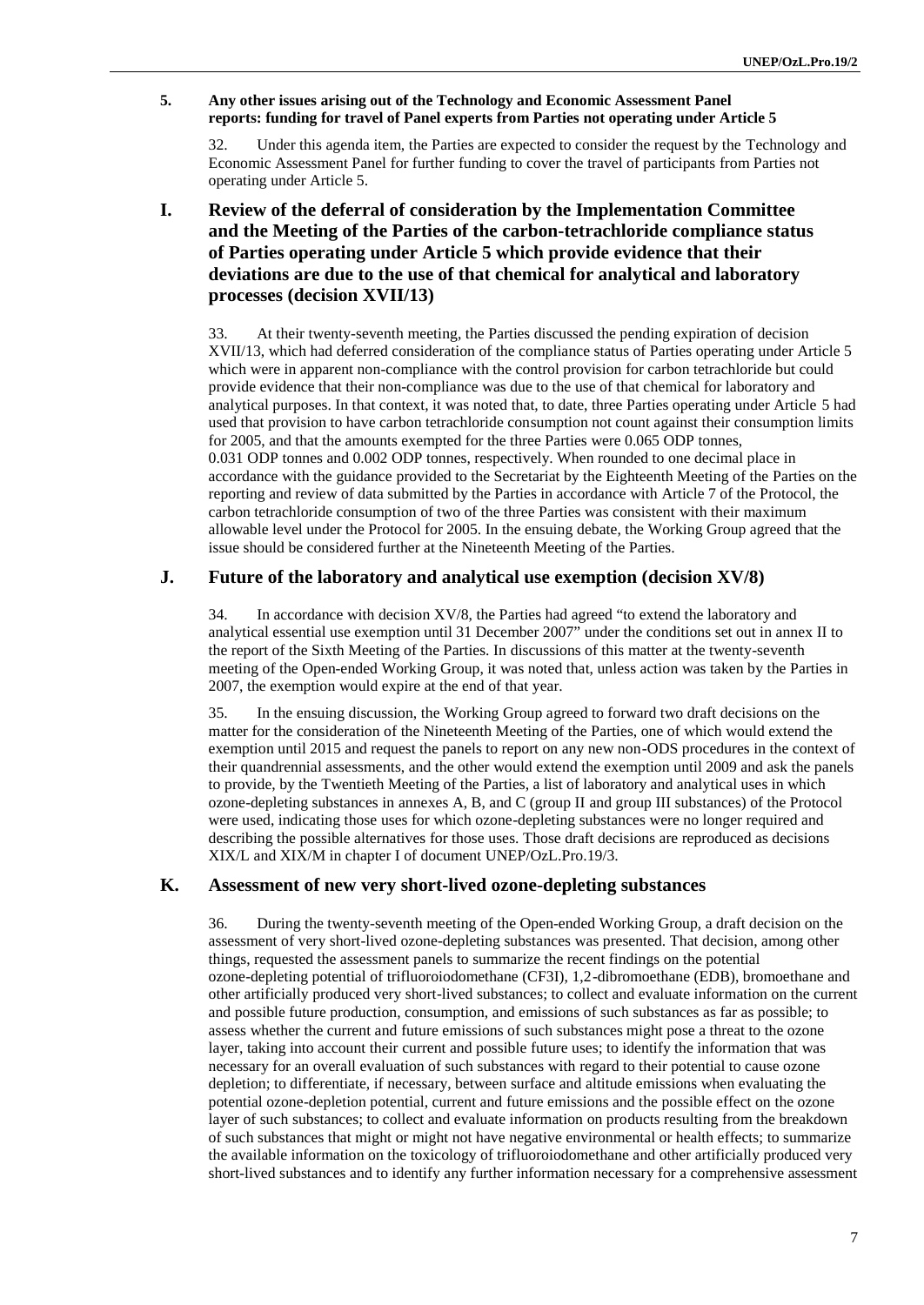of such substances; and to report on its findings to the Parties at the twenty-eighth meeting of the Open-ended Working Group.

37. The decision also urged Parties, in accordance with decision X/8, to report to the Secretariat on their production and consumption of trifluoroiodomethane, 1,2-dibromoethane, bromoethane and other artificially produced very short-lived substances; to request the Secretariat, in accordance with decision XIII/5, to update the list of new ozone-depleting substances reported by Parties to reflect the information reported by Parties on their production and consumption of trifluoroiodomethane, 1,2-dibromoethane, bromoethane and other artificially produced very short-lived substances; and, following the application of decisions  $IX/24$  and  $X/8$ , to discourage the production, marketing and use of trifluoroiodomethane and other very short-lived ozone-depleting substances as long as there was the possibility that such substances would pose a substantial threat to the ozone layer.

38. After discussing the issue of new and short-lived ozone-depleting substances, at its twenty-seventh meeting the Open-ended Working Group agreed to forward a draft decision on the matter to the Nineteenth Meeting of the Parties. That draft decision is reproduced as draft decision XIX/N in chapter I of document UNEP/OzL.Pro.19/3.

### **L. Status of Romania**

39. Romania has recently joined the European Community and at its twenty-seventh meeting the Open-ended Working Group discussed a proposal that would note and approve the request by Romania to be removed, from 1 January 2008, from the list of Parties operating under paragraph 1 of Article 5 of the Montreal Protocol. In the course of that discussion, the Working Group agreed to forward a draft decision on the matter to the Nineteenth Meeting of the Parties. That draft decision is reproduced as draft decision XIX/O in chapter I of document UNEP/OzL.Pro.19/3.

### **M. Proposed areas of focus for the assessment panels' 2010 quadrennial reports (Article 6 and decision XV/53)**

40. At its twenty-seventh meeting the Open-ended Working Group agreed to request the Secretariat to engage in discussions with the assessment panels, and put forward a proposal on possible areas of focus for the panel's 2010 assessment. The Secretariat is initiating discussions with the panels on this matter and will present a proposal for the consideration of the Parties in advance of the Nineteenth Meeting of the Parties.

# **N. Compliance and data reporting issues considered by the Implementation Committee**

41. Under this agenda item, the President of the Committee will report on the issues considered at the Committee's thirty-eighth and thirty-ninth meetings and the recommendations being proposed by the Committee for adoption by the Parties. The Committee's recommendations will not be finalized until after its thirty-ninth meeting (12–14 September 2007); they are expected to be distributed to the preparatory segment on the second day of the meeting to enable the preparatory segment to consider the related issues and make recommendations to the Nineteenth Meeting of the Parties as appropriate. The Secretariat has also issued document UNEP/OzL.Pro.19/6 containing the information provided by Parties in accordance with Article 7 of the Protocol.

#### **O. Other matters**

42. The Parties may wish to discuss such other matters as have been identified and agreed for consideration.

# **II. Issues which the Secretariat would like to bring to the attention of the Parties**

#### **A. Secretariat missions**

43. The period between the Open-ended Working Group and the Meeting of the Parties will be very busy for the Secretariat. In addition to preparing the documents and working closely with the Government of Canada on logistical arrangements for the meetings, the Secretariat participated in the fifty-second meeting of the Executive Committee, sponsored HCFC informal consultations held